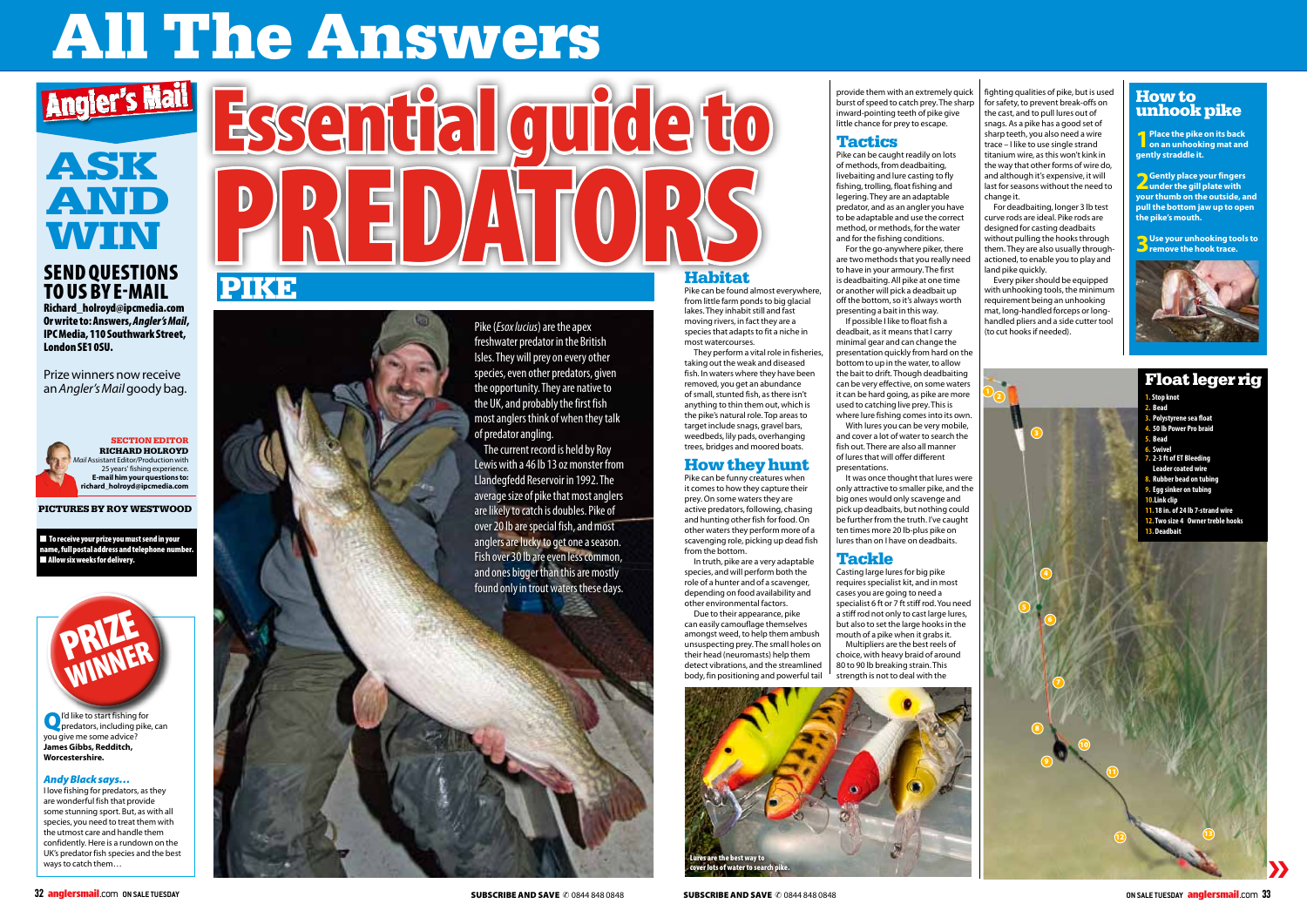#### Habitat

Like pike, the perch is a native predator to the UK and Europe, and can be found in most waters, though it prefers slow moving or still water.

 $P = 2 - 2$   $= 2$  in small groups of the same size range and year class, therefore you can often find a big shoal of small ones all of the same size.

Bigger fish usually fall into three categories – those that have got big by eating crayfish on slow-moving rivers, those in commercial stillwaters with an abundance of stunted fish to feed on, and reservoir fish that have access to lots of fry in September, to produce growth spurts.

Perch generally stay close to snags and other structures on the bottom, and then go out at first and last light to predate on fry

#### How they hunt

As they get bigger, the survival rate drops and the shoals will become smaller.

When you look at fish of 3 lb and above, there may only be five or six in a shoal, and for 4 lb fish it can be just one or two.

Tactics

Perch can be caught on most methods, and they are suckers for maggots and worms, but in larger sizes they are more predatory, taking

#### Habitat

Zander, being a non-native species in the UK, should ideally have stayed where they were first introduced, namely the Duke of Bedford's estate, and the Fenland system, but since then they have been moved all around the country. Now there are good populations in most of the East Anglian river systems, the Midlands rivers and canals, the Thames, and there are also good populations in several lakes and reservoirs.

At first it was thought that zander would out-compete our native species and decimate stocks of silver fish. That hasn't proved to be true, and where you find zander you can guarantee to find good populations of silver fish, as this is what they feed on. Therefore, it always pays to watch the water carefully for signs of scattering silver fish to locate zander.

#### How they hunt

Zander feed on smaller fish than pike, and like perch they hunt in small groups of similar-sized fish. When they get bigger, however, they become more solitary and territorial, often staying in the same area for very long periods of time.

Zander were once thought to be totally nocturnal. This is incorrect, and depending on water clarity, they can be caught at any time of the day and night, though they are more adapted to feeding in low light conditions – they have a form of light intensifying vision to accommodate this, making their eyes shine like a cat's in photos.

They are predominately a sight feeder, though they will hunt out food by smell as well. The scent



receptors are not thought to be as well defined as those of pike.

#### Tactics

Zander are one of the best sporting species to be caught on lures, and they will readily take them, by day or night, as long as they are presented correctly. For 95 per cent of the time this means fishing them within 1 ft of the bottom.

The best method to use to do this is jig fishing, be that vertical fishing from a boat, or casting from the bank. The most important thing to

remember is to make sure that you are fishing tight to the bottom, and when you lift your jig, you let it fall on a tight line in a controlled manner, to look like an injured prey fish.

Nearly all of the hits from zander will be as the lure drops down. They follow it on the rise, and then take it on the fall back down.

#### Tackle

Jigs come in all shapes and sizes, but for zander I favour shad bodies in the 4 -6 in. range. For this size body, a 3/0 or 4/0 jig hook is appropriate, with

the jig head size dependent on the depth and speed of the water that you are fishing.

Stinger hooks are needed on all lures, as zander have a habit of just nipping at the base and tail of the lure, so this is a great place to put one. A stinger is an additional treble hook, rigged on a piece of wire that is attached to the eye of the hook.

Braided main line is a must to feel the subtle bites of a zander. Zander don't have line-cutting teeth, but you could hook a pike, so to avoid leaving treble hooks in them, use a wire trace.

## PERCH ZANDER

### ADVICE YOU **ADVICE TST! All The Answers**



Perch (*Perca fluviatilis*) are one of the UK's favourite fish. They are a uniquely colourful fish for a predator, with an often golden bronze body, dark stripes and blood-red fins – it is this vibrant colour that makes them so liked. The record is currently 6 lb 3 oz, held jointly by two different fish, from Stream Valley Lakes and Wilstone Reservoir, taken by Neill Stephen and Ken Brown in 2011 respectively. Perch up to 3 lb are fairly common, but fish any bigger than this are quite rare, with 4 lb fish and above being monsters.





If there were ever a species-specific method, it would be drop-shotting. You can nearly always guarantee that if done correctly it will lead to you catching only perch. It is also a fantastic tactic for

targeting big perch. It's a unique method to set up, and the lure fishes at a set depth in the water, as it is presented above the weight and away from snags and bottom debris.

If you decide to fish more static methods, with small livebaits, worms and maggots, it is good practice to ensure that your set-up is as resistance-free as you can make it. Free running rigs, light indicators and bobbins on a long drop help you to achieve this.

#### **Tackle**

To rig up a drop shot, take a length of fluorocarbon (I usually use 8 lb) and in the middle tie on your hook using a Palomar knot.

With the hook pointing up, tie a wivel on the fluorocarbon to attach to your main line, and at the other end tie on a clip for a weight.

It is important to use only the amount of weight that you need, as to work the lure you just gently flick the rod to twitch the weight along the bottom, without it moving up and down in the water column. This type of retrieve makes the lure

twitch and squirm around the main trace body in a way that mesmerises perch.

Specialist rods are available for this type of fishing, as you need a stiff enough rod to set the hook when a perch takes it, but you also need a soft tip to assist working the lure without jolting the weight off the bottom each time.

For more static fishing, rods with test curves of 1-1.5 lb and set up to fish with 6 lb main line to a 4 lb fluorocarbon hook link are a good arrangement, with strong, wide-gape hooks best when you are using livebaits.

#### TOP TIP

**Really big perch love a big bait, which is why some big fish are caught by pike anglers on massive lures.**

**To target the big girls, I still use the drop-shotting method, as perch find this irresistible, but I rig it with a big "twitch bait". You can't go wrong with a 5-in. or 6-in. V-tailed bait such as a Lunker City Fin-S Fish or a Berkley Ripple shad.**

Zander (*Stizostedion Lucioperca*) are not native to the UK, but are endemic all over Europe. They were introduced here in numbers in the 1960s, when a few fish were stocked into the Great Ouse Relief Channel, and before that there was a small population on the Duke of Bedford's Woburn Estate. The Relief Channel fish quickly spread, grew, and got moved about, and they are now a target species. They are easily identifiable, with big, glossy eyes, a spiky perch-like dorsal fin, and are silver or brownish-silver in appearance. The British record stands at 21 lb 5 oz – a fish caught by James Benfield from the River Severn in 2007. A doublefigure fish is most anglers' target, with one of over 15 lb a true specimen.